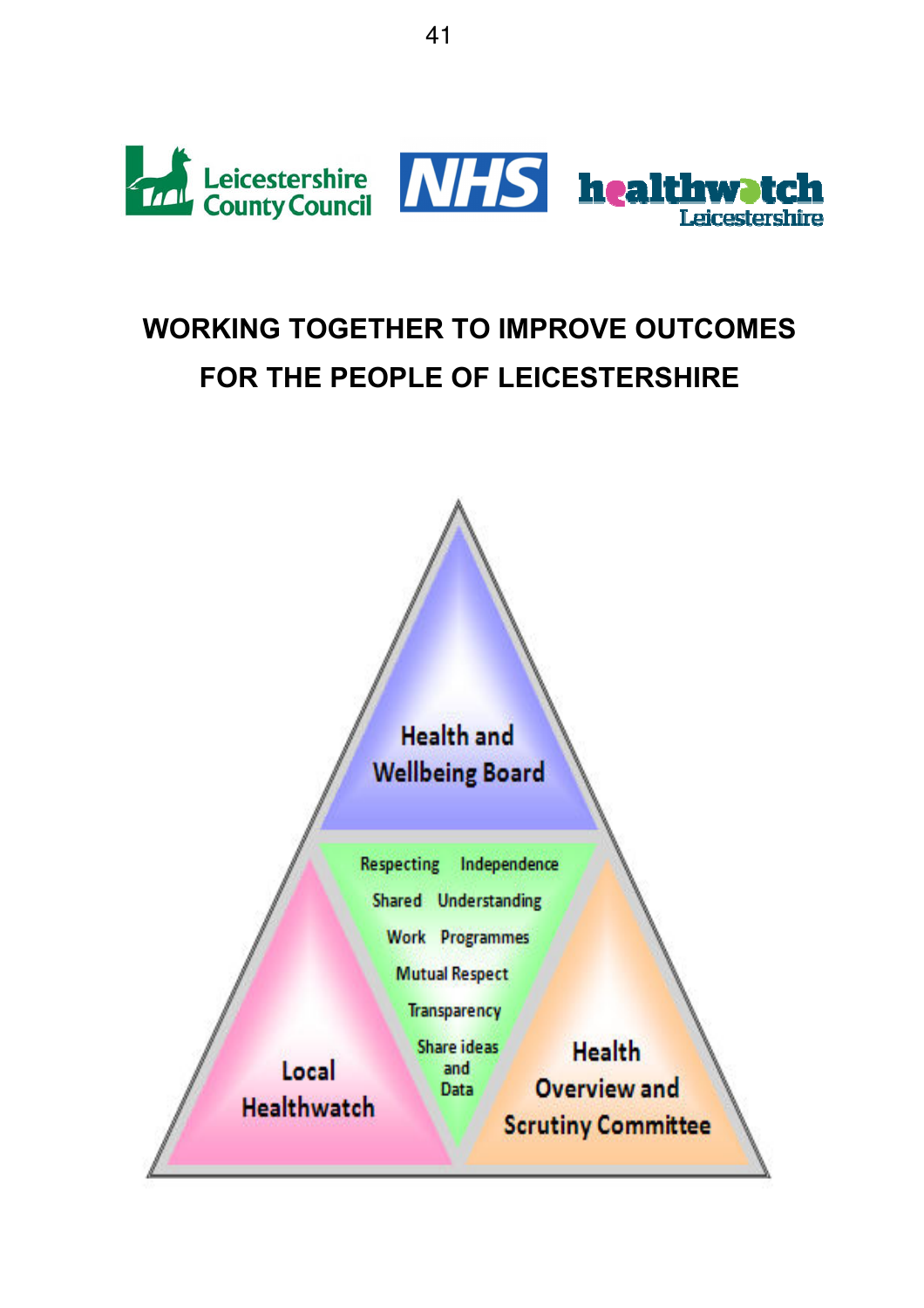# PROTOCOL BETWEEN THE LEICESTERSHIRE HEALTH AND WELLBEING BOARD, THE LEICESTERSHIRE COUNTY COUNCIL HEALTH OVERVIEW AND SCRUTINY COMMITTEE AND HEALTHWATCH LEICESTERSHIRE

### DATE 5 SEPTEMBER 2013

This protocol concerns the relationship between the Leicestershire Health and Wellbeing Board, the County Council Health Overview and Scrutiny Committee and Healthwatch Leicestershire. Its purpose is to ensure that:-

- (i) Mechanisms are put in place for exchanging information and work programmes so that issues of mutual concern/interest are recognised at an early stage and dealt with in a spirit of co-operation and in a way that ensures the individual responsibilities of the Health and Wellbeing Board, the Health Overview and Scrutiny Committee and Healthwatch Leicestershire are managed;
- (ii) There is a shared understanding of the process of referrals and exchange of information and that arrangements are in place for dealing with these.

Chairman of the Chairman of the Chairman of Health and Wellbeing **Health Overview** the Board **Board and Scrutiny Healthwatch** 

Committee Board

…………………………. ……………………….. ………………………..

DATE ….........../……/2013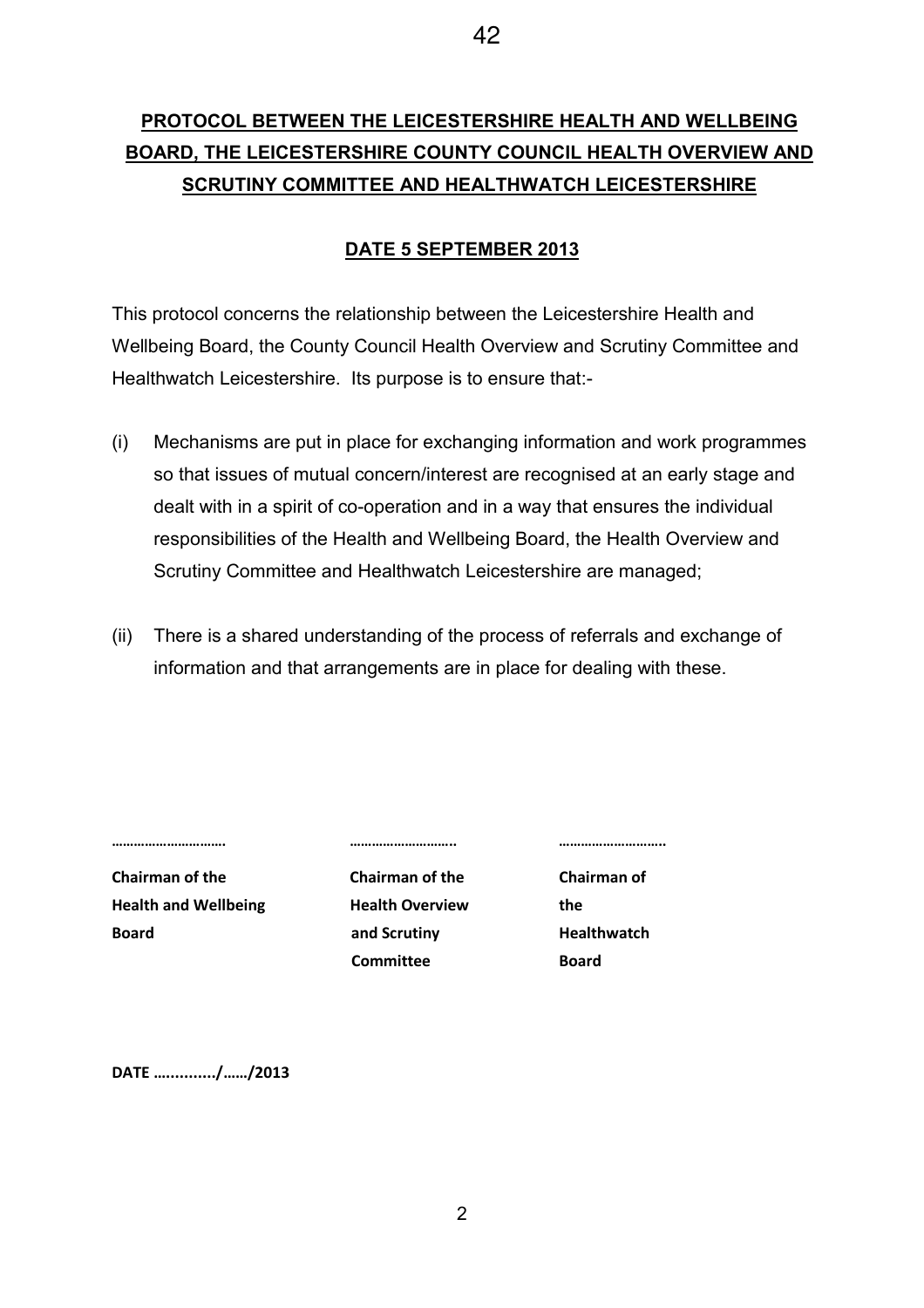### ROLE OF THE HEALTH AND WELLBEING BOARD

The membership of the Health and Wellbeing Board (the Board) is set out in the Health and Social Care Act 2012 and comprises elected members, County Council officers and representatives of partner organisations.

The Board has been appointed by the County Council as a subcommittee of the Executive to:-

- (i) Discharge directly the functions conferred on the County Council by Sections 195 and 196 of the Health and Social Care Act 2012 or such other legislation as may be in force for the time being;
- (ii) Carry out such other functions as the County Council's Executive may permit.

[Note: the County Council's Executive has yet to decide to delegate any additional functions to the Board.]

#### The main aims of the Board are:-

- 1. To identify needs and priorities across Leicestershire and publish and refresh the Leicestershire Joint Strategic Needs Assessment (JSNA), so that future commissioning/policy decisions and priorities are based on evidence.
- 2. To prepare and publish a Joint Health and Wellbeing Strategy (JHWS) and Plan on behalf of the County Council and its partner Clinical Commissioning Groups (CCGs), so that work is done to meet the needs identified in the JSNA in a co-ordinated, planned and measurable way.

#### To do this the Board will:-

3. Communicate and engage with local people on how they can achieve the best possible quality of life and be supported to exercise choice and control over their personal health and wellbeing by working with other stakeholders.

3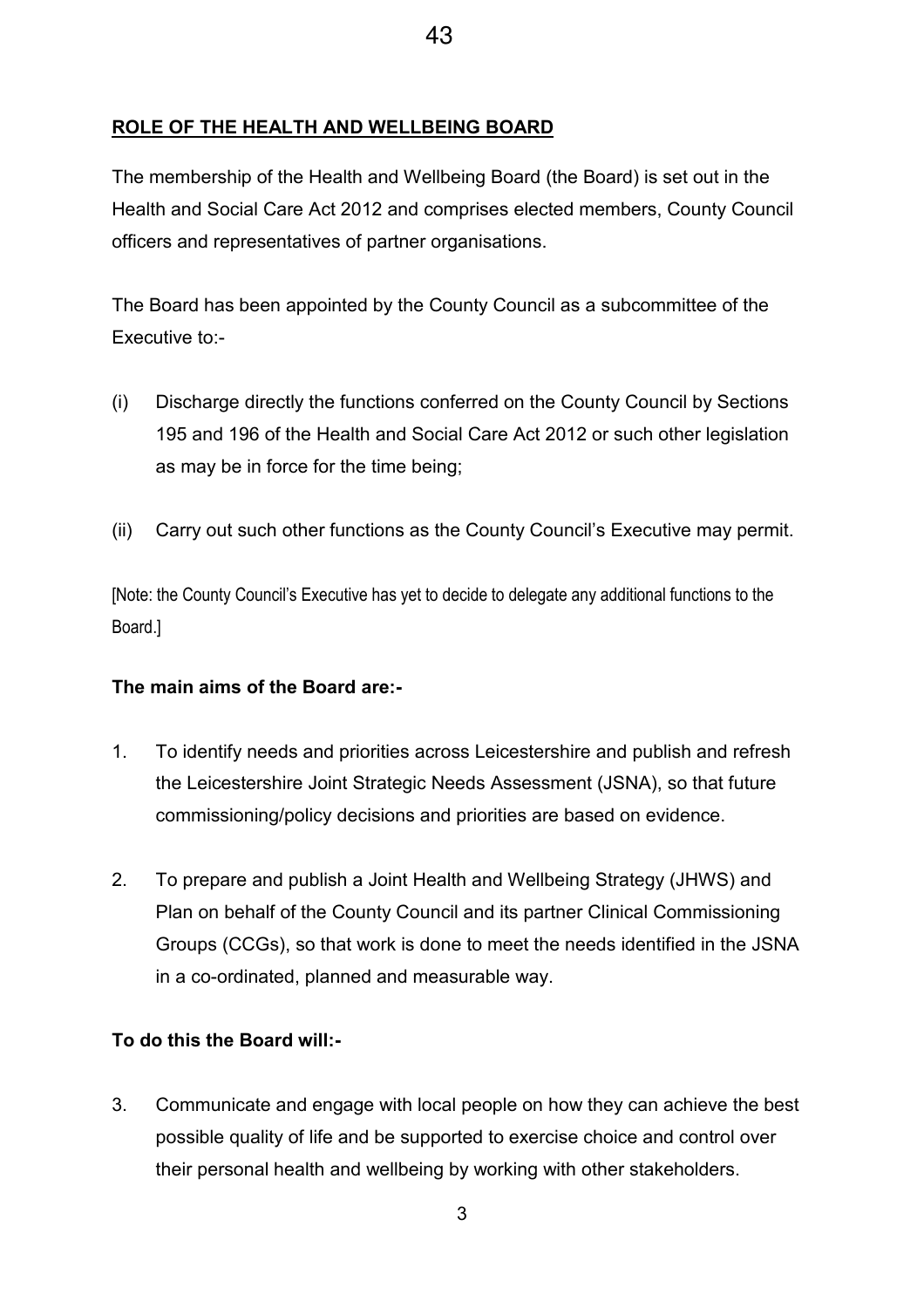- 4. Have oversight of the use of relevant health and social care resources across the whole of the public sector so it can support the integration of health, social care and public health.
- 5. Monitor performance against agreed targets, service standards and patient safety across the local health and social care sector so as to inform future commissioning.

For more information regarding the working arrangements of the Board please visit www.leics.gov.uk/healthwellbeingboard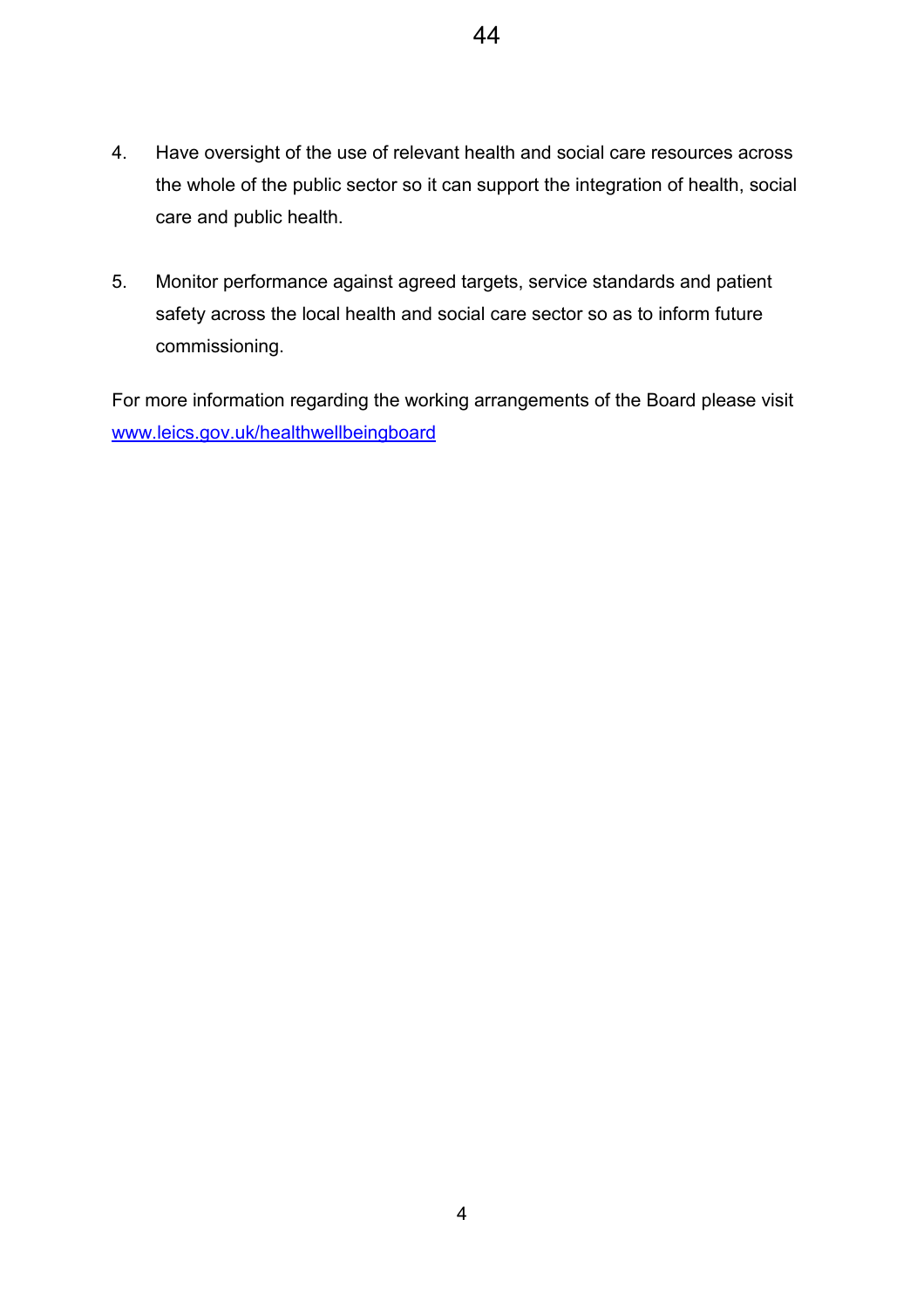## ROLE OF THE HEALTH OVERVIEW AND SCRUTINY COMMITTEE

The Health Overview and Scrutiny Committee (the Committee) is a County Council Committee comprising democratically elected members. It acts as a lever to improve the health of local people and ensure that the needs of local people are considered as an integral part of the delivery and development of health services. It is also responsible for reviewing and scrutinising any matter relating to the planning, provision and operation of health services within the area administered by the County Council.

#### The role of the Committee is:-

- 1. To scrutinise the executive functions of the County Council in relation to public health.
- 2. To monitor the performance of the Health and Wellbeing Board in respect of the executive functions outlined in 1. Above and any other partnerships as appropriate that are associated with those functions.
- 3. To scrutinise the exercise by health bodies of functions, which affect the area of the County Council.
- 4. To make arrangements for responding to consultation by local health bodies for substantial development of the health service or substantial variation in the provision of such services save where these are dealt with through a joint committee with other Social Services authorities.

### To do this the Committee will:-

- Identify gaps in patient pathways;
- Focus on patient experience:
- Consider the impact of major service changes;
- Ensure value for money;
- Question Senior Managers of relevant NHS bodies and relevant health service providers.

45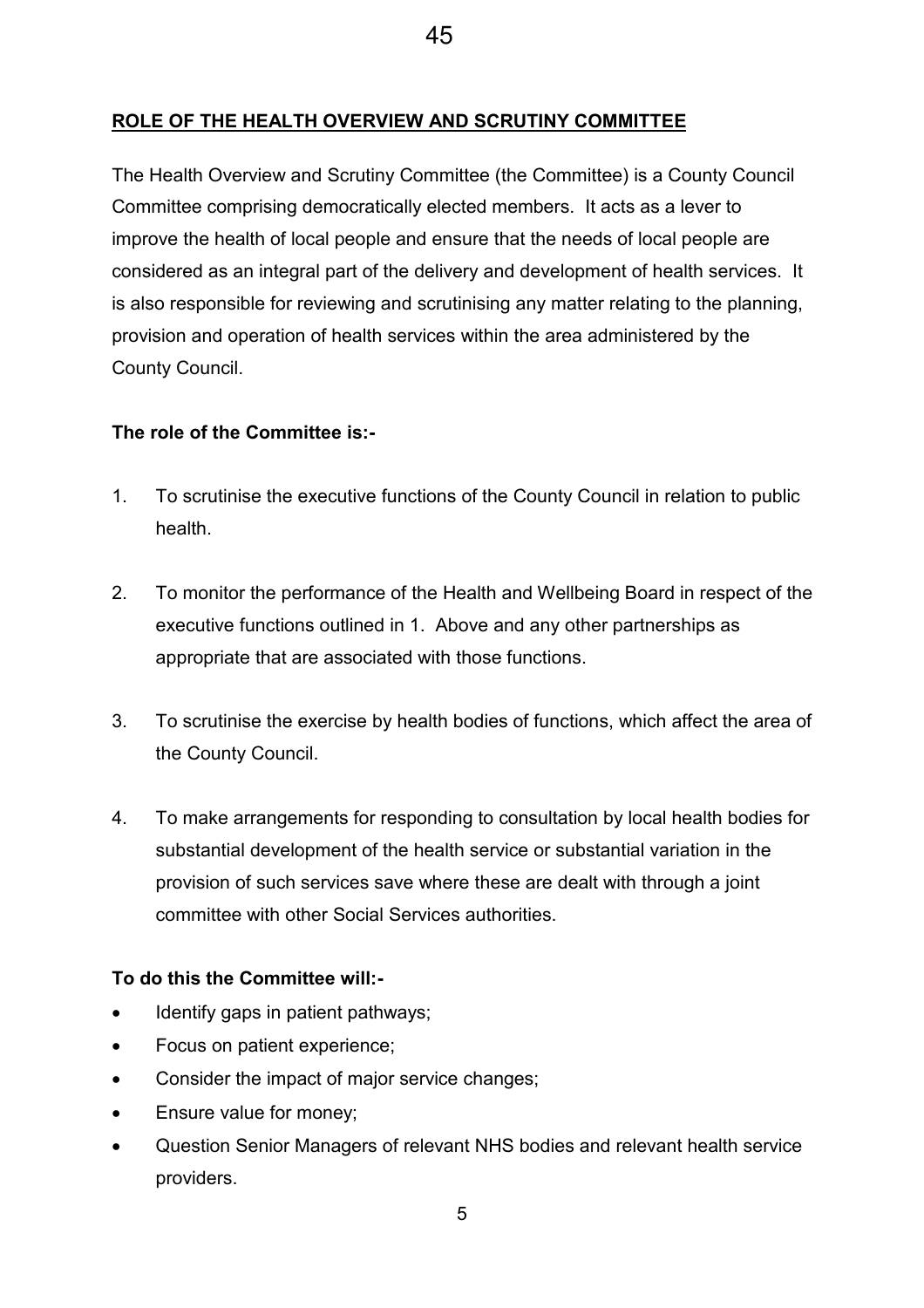In undertaking the above, the Committee will work with the relevant regulatory bodies and with Healthwatch Leicestershire (HWL) which also has a monitoring role.

The Committee recognises the strategic role of the Health and Wellbeing Board and the importance of its own role in scrutinising and supporting the work of that Board; to this end, it strongly recognises the importance of the scrutiny of outcomes and the impact on patient experiences, which in turn will help inform commissioning decisions.

For more information regarding the operation of the Health Overview and Scrutiny Committee please view the Guide to Health Scrutiny by visiting http://www.leics.gov.uk/healthscrutinyguide.pdf.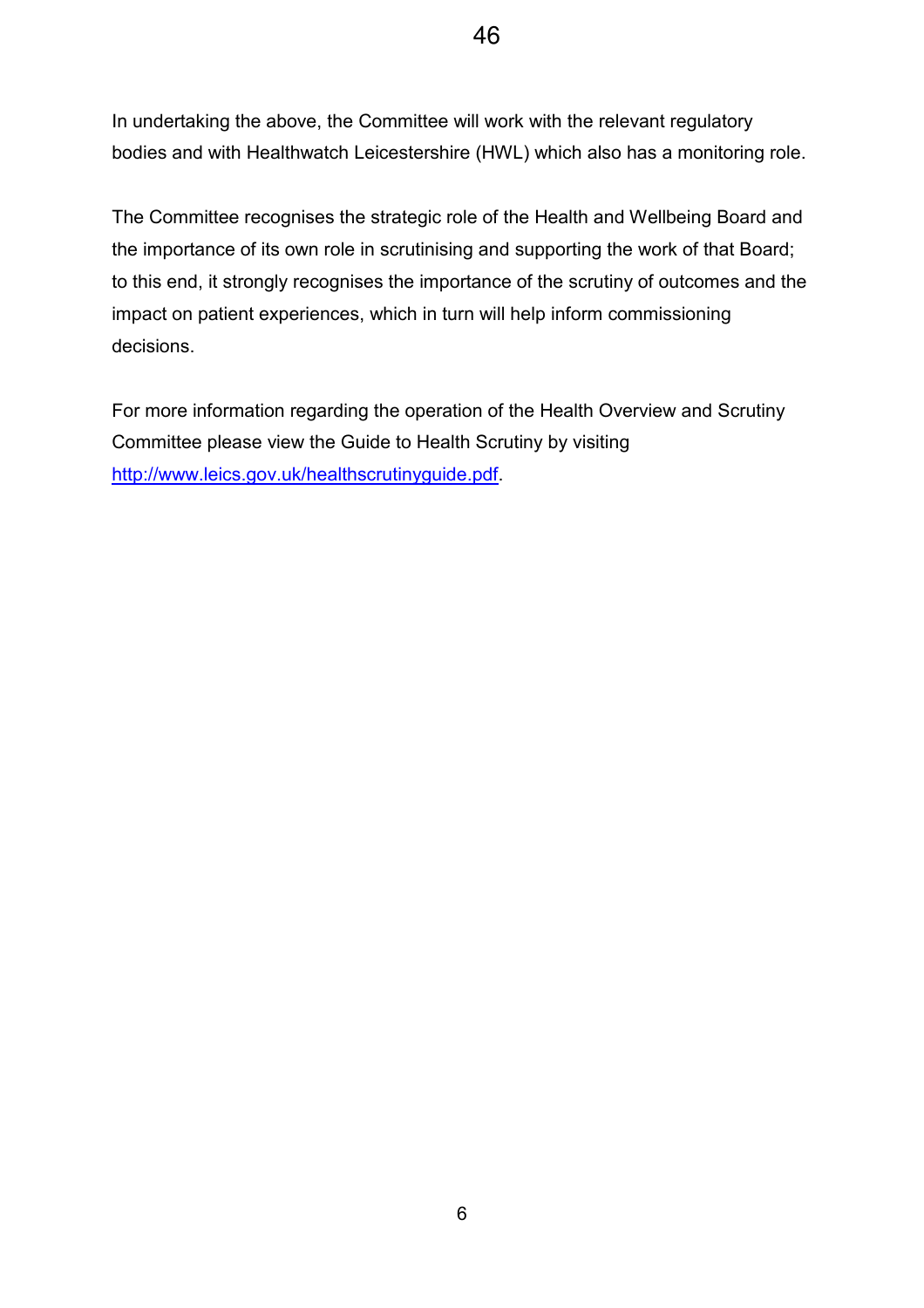## ROLE OF HEALTHWATCH LEICESTERSHIRE

Each top tier Local Authority has the statutory responsibility for ensuring a Local Healthwatch service is available in their area. Leicestershire County Council has commissioned Healthwatch Leicestershire (HWL), which will not only work in the County, but also with neighbouring Local Healthwatches where it is necessary in relation to services covering a wider area.

Whilst recognising its independent role, Healthwatch Leicestershire, by virtue of the fact that it has representation on the Health and Wellbeing Board and is an observer of the Clinical Commissioning Group Boards, will need to engage in a constructive way with key commissioning bodies.

### The Key Roles of Healthwatch Leicestershire will be to:

- Be a consumer champion for Health and Social Care;
- Engage with local communities, including those who are vulnerable or often unheard;
- Engage with the voluntary sector and patient led groups;
- Monitor, Review and Challenge the commissioning and provision of health and social care services ;
- Provide a signposting service to give information and help the public to find out about the care choices available to them;
- Provide information to service providers on public and patient experiences and hold service providers to account;
- Take on the work of the Local Involvement Networks (LINks);
- Represent the views of people who use services, carers and the public on the Health and Wellbeing Board;
- Report concerns about the quality of health care to Healthwatch England who can then recommend that the Care Quality Commission take action.

7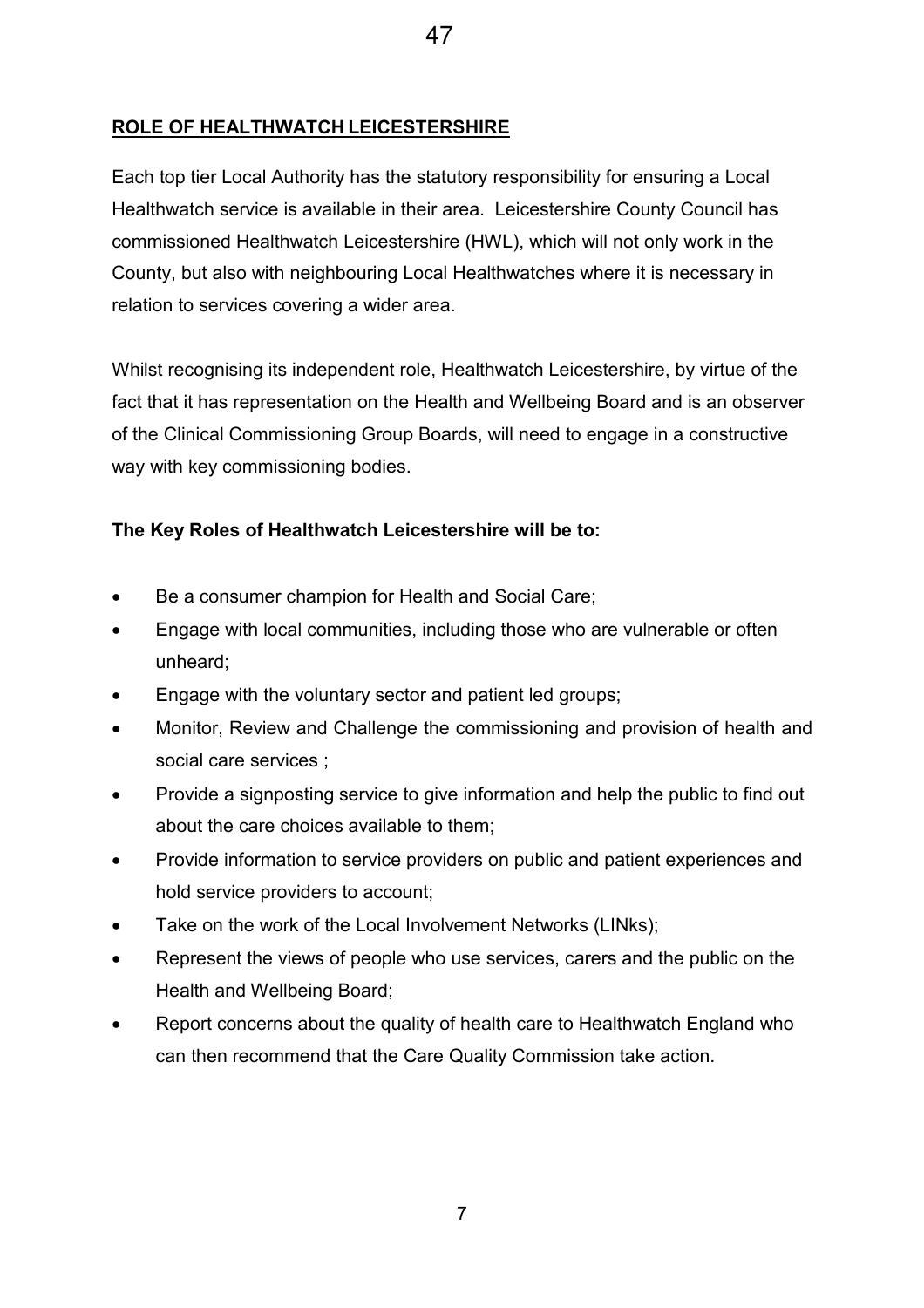## To carry out these roles, Healthwatch Leicestershire will:-

- Collect and share relevant public opinions/experiences in an evidence based approach;
- Have oversight of trends and local issues;
- Access the Healthwatch England repository of information;
- Consider service changes;
- Exercise its statutory Enter and View power;
- Hold regular discussions with commissioners and providers.

For more information about the role and function of Healthwatch Leicestershire please visit http://www.healthwatchleicestershire.co.uk/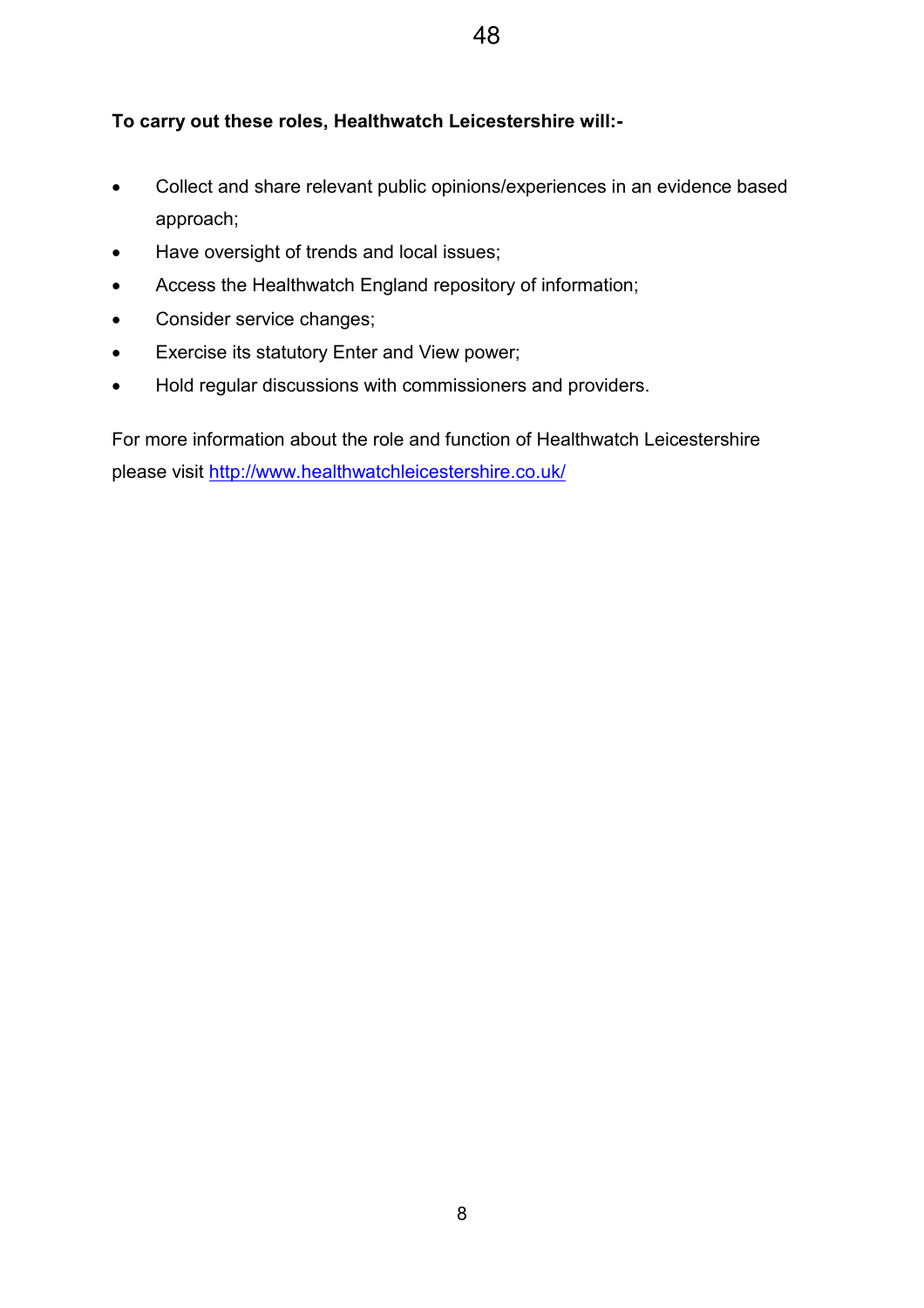Given the common aims of the Health and Wellbeing Board, the Health Overview and Scrutiny Committee and Healthwatch Leicestershire are to improve health outcomes and ensure the commissioning and delivery of high quality, appropriate and efficient services, it is vital that they:-

49

- (i) Work in a climate of mutual respect, courtesy and transparency in partnership;
- (ii) Have a shared understanding of their respective roles, responsibilities, priorities and different perspectives;
- (iii) Promote and foster an open relationship where issues of common interest and concern are shared and challenged in a constructive and mutually supportive way;
- (iv) Share work programmes and information or data they have obtained to avoid the unnecessary duplication of effort.

Whilst recognising the common aims and the need for closer working, it is important to remember that the Health and Wellbeing Board, the Health Overview and Scrutiny Committee and Healthwatch Leicestershire are independent bodies and have autonomy over their work programmes, methods of working and any views or conclusions they may reach. This protocol will not preclude any individual body from working with any other local, regional or national organisation to deliver their aims.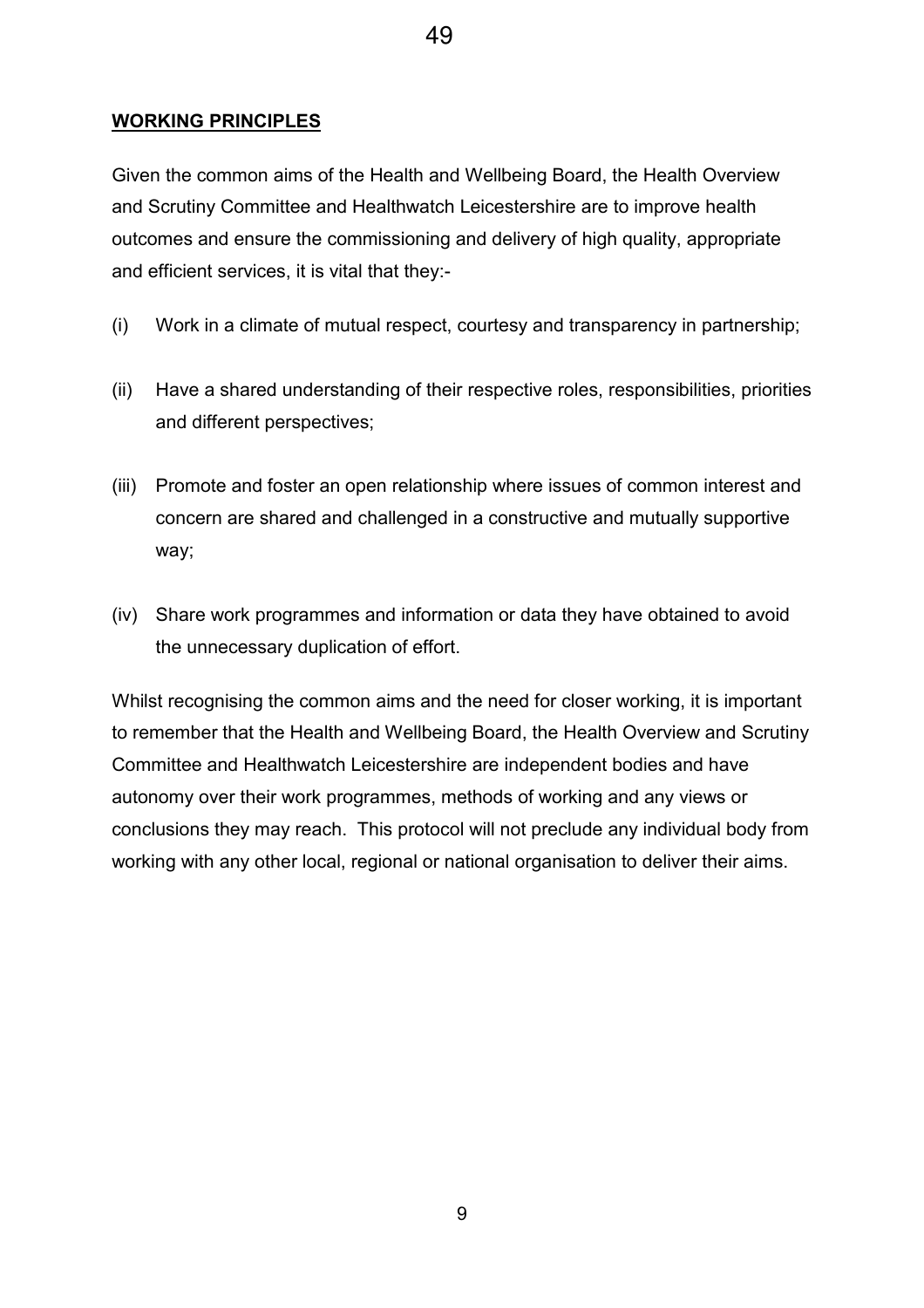#### WHAT WILL THIS MEAN IN PRACTICE?

#### Example 1 – Commissioning

## The Role of the Health and Wellbeing Board, the Overview and Scrutiny Committee and Healthwatch Leicestershire

The Board, the Committee and HWL all share an interest in ensuring that there are effective arrangements in place so that the services provided meet the identified needs of local people. Each will, therefore, need to look as to how best it can discharge its individual responsibilities and functions. To allow the most effective use of resources and avoid unnecessary duplication this may give rise to the need for an annual, joint planning workshop.

The Board, the Committee and HWL are independent bodies and have different roles and responsibilities. There may be occasions when any of the three bodies has a different perspective on an issue arrived at due to the different roles. A mutual respect for the different opinions will be held by all.

#### The Board will

- Inform/refer to the Overview and Scrutiny Committee any concerns regarding commissioning intentions, including the assessed impact on patients, and seek its views;
- Update the Committee on its progress with the JSNA and the JHWS and seek its views;
- Take account of and respond to the opinions of HWL;
- Take account of and respond to any comments submitted by the Committee.

#### The Board may

- Request the Overview and Scrutiny Committee to undertake a detailed piece of work where there are particular issues of mutual concern. (The Committee may choose not to do so if it so wishes);
- Request (subject to available resource) HWL to undertake a particular piece of work in order to inform the Board of public opinion and experience of services where there are particular concerns and enable the public to influence decisions. (HWL may choose not to do so if it wishes).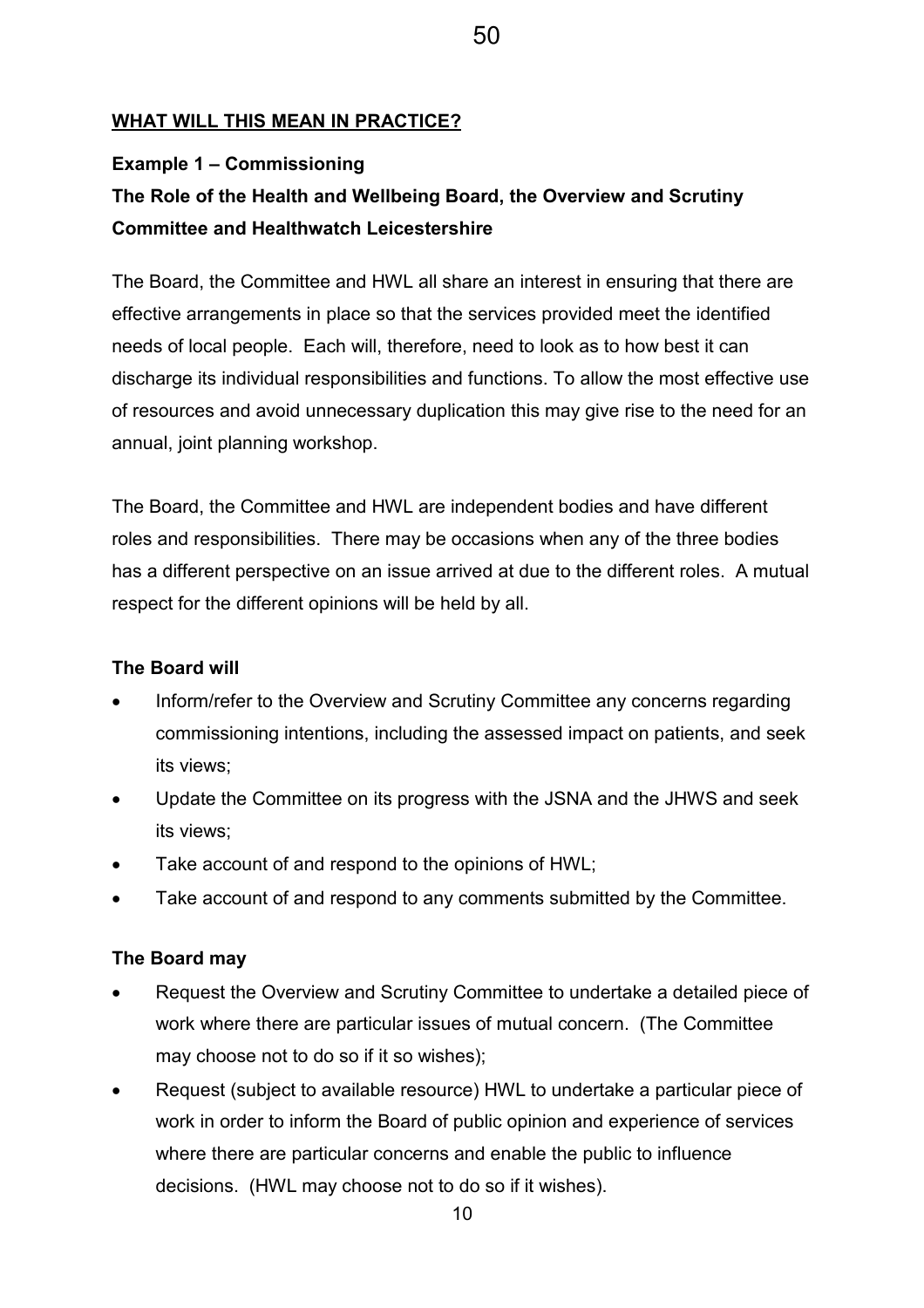## The Overview and Scrutiny Committee will

- Scrutinise and comment on the JSNA and the JHWS;
- Inform/refer to the Board any findings of concern regarding the commissioning or delivery of NHS and care services, including any locally perceived gaps and relevant patient experiences;
- Scrutinise the effectiveness and impact of NHS commissioned services and care services and advise the Board of issues/concerns to be reflected in future commissioning plans;
- Inform the Board of any responses given to consultations or other statutory documents;
- Take account of the opinions and views of HWL.

[In exceptional circumstances where a Commissioning plan is deemed not to be in the best interests of local residents the Committee may ask the County Council to refer the matter to the Secretary of State for Health.]

## The Overview and Scrutiny Committee may

- Request HWL(subject to available resource) to undertake a particular piece of work in order to inform the Committee of public opinion and experience of services where there are particular concerns and enable the public to influence recommendations. (HWL may choose not to do so if it so wishes);
- Make recommendations to commissioners and providers of relevant health services;
- Make recommendations to the Board.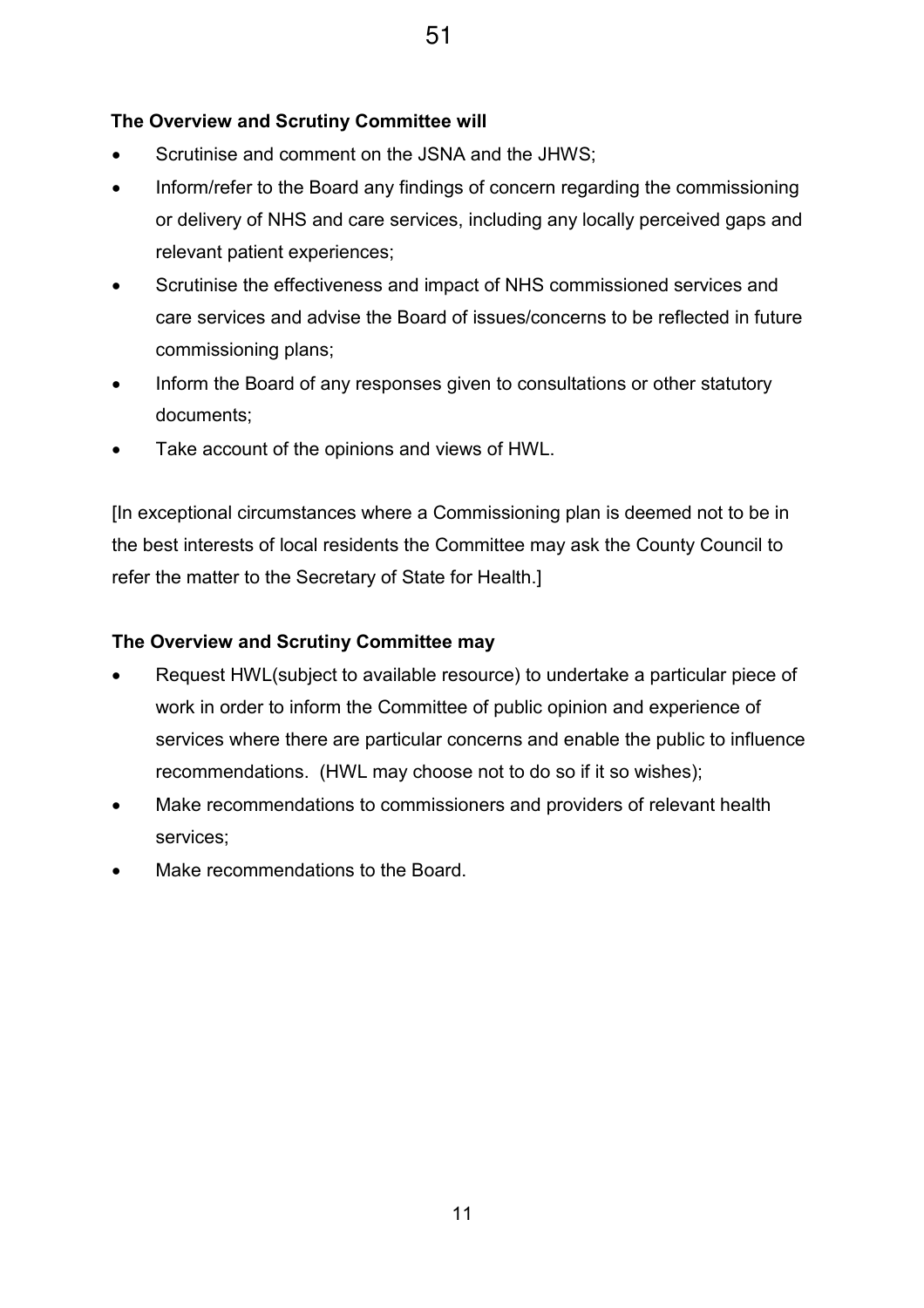### Healthwatch Leicestershire will:

- As a member of the Health and Wellbeing Board, provide information and challenge from the perspective of the public, service users and carers as well as appropriate intelligence on any strategic and/or commissioning concerns;
- Work with the Board and the Committee and provide information and comments as the public champion;
- Regularly inform the Committee of current issues and, in exceptional circumstances, request the Committee to consider whether a formal referral to the Secretary of State for Health is required;
- Provide the Committee with information as required and/or requested for specific topics and issues regarding patients and users experiences and access to services (subject to available resource);
- Establish a protocol regarding any referrals it makes to the Care Quality Commission about the quality of services provided locally;
- Use the intelligence of Healthwatch England.

### Healthwatch Leicestershire may:

- Undertake its own pieces of work where it has relevant evidence to support the work;
- Refer matters to Healthwatch England who can then recommend that the Care Quality Commission take action.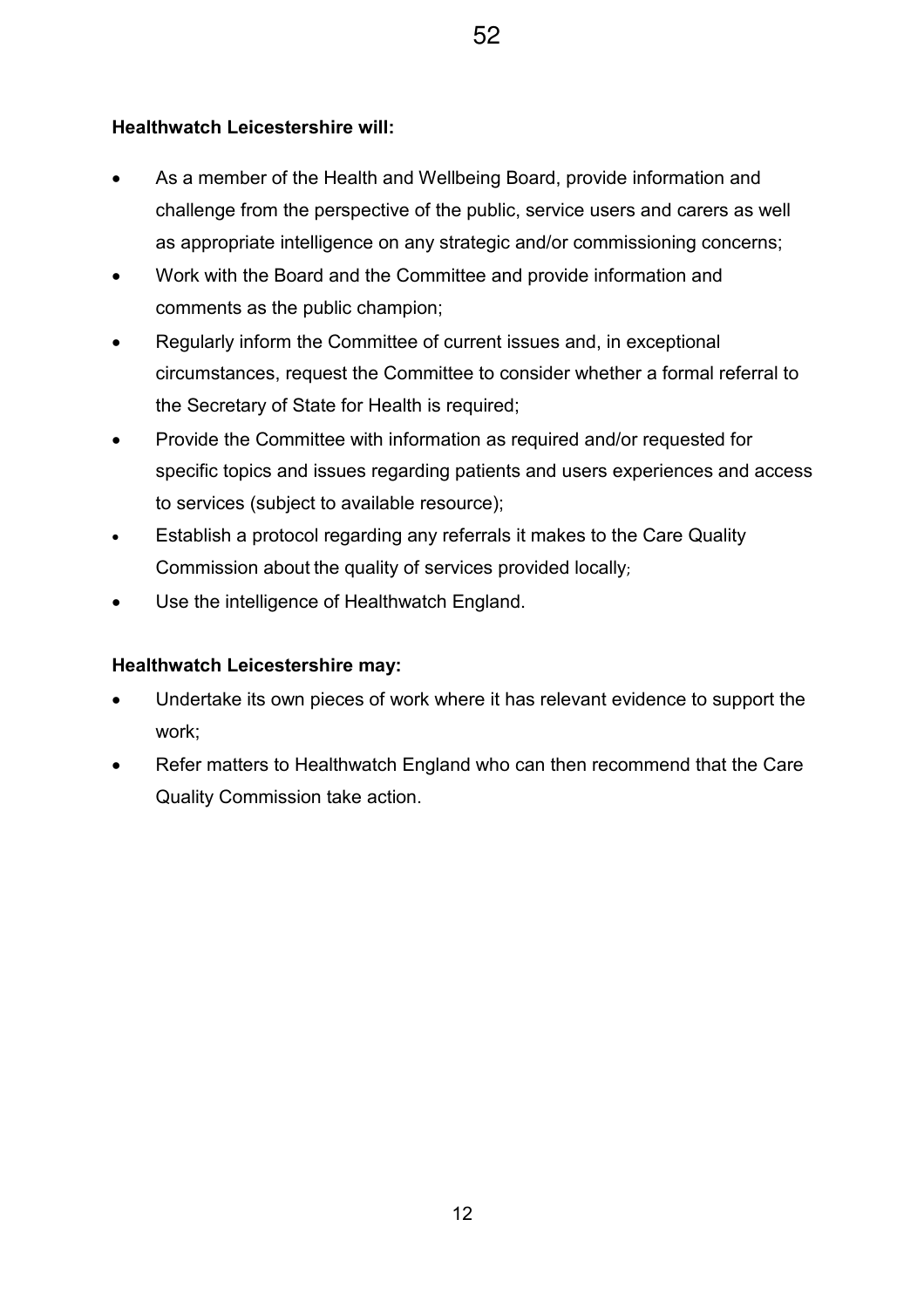## ENSURING IMPROVED OUTCOMES FOR LEICESTERSHIRE PEOPLE

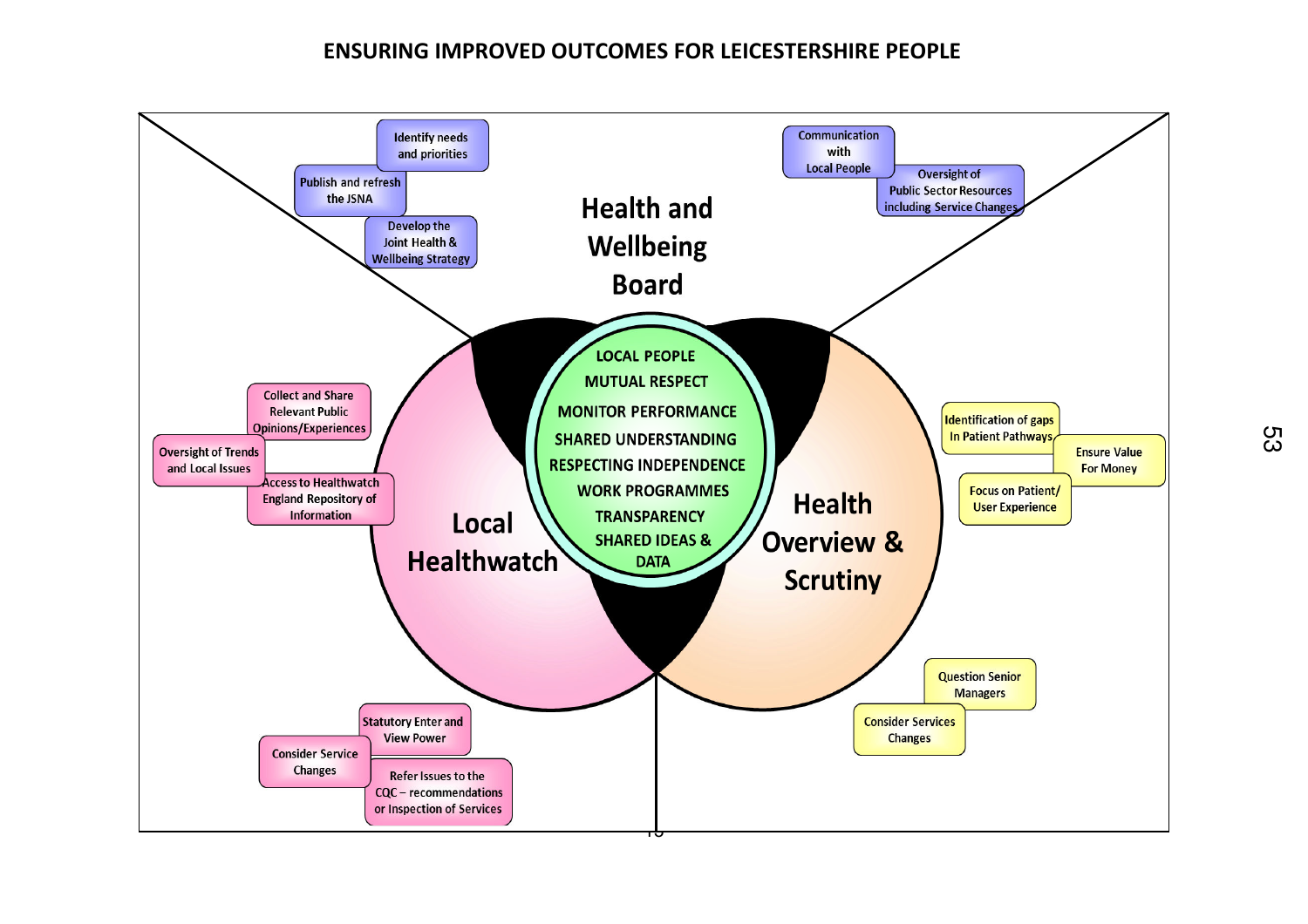### WHAT DOES THIS MEAN IN PRACTICE?

### Example 2

### An Issue Regarding a Major Reconfiguration of Services

#### Health and Wellbeing Board Role

The Board, as the strategic multi-agency body charged with oversight of the local health and social care economy, will have a key role in the early shaping of any reconfiguration proposals and later in assessing the detail and impact of any such proposals on the wider economy of the area. It will also be charged with ensuring that the plans have taken account of the JSNA and Joint Health and Wellbeing Strategy.

54

#### The Board will:

- Confirm and challenge the impact assessment, including how proposals will seek to meet identified gaps in commissioning, identifying overlaps in the proposals and ensuring value for money;
- Refer to the Committee for comments/opinions concerning outcomes, patient experiences, pathways and access issues;
- Receive initial reports and in depth reports from the Committee;
- Use the findings to feed into further discussions about the commissioning of the proposed services and potential decommissioning of associated services;
- Seek opinion of neighbouring Boards as appropriate;
- Seek the views of HWL; this will normally be done through the HWL representatives on the Board;
- Be reliant on professional relationships to influence change.

#### Health Overview and Scrutiny Committee Role

The Committee is a statutory consultee and has responsibility for ensuring that health service changes reflect the needs of the local population and are in the best interests of the area.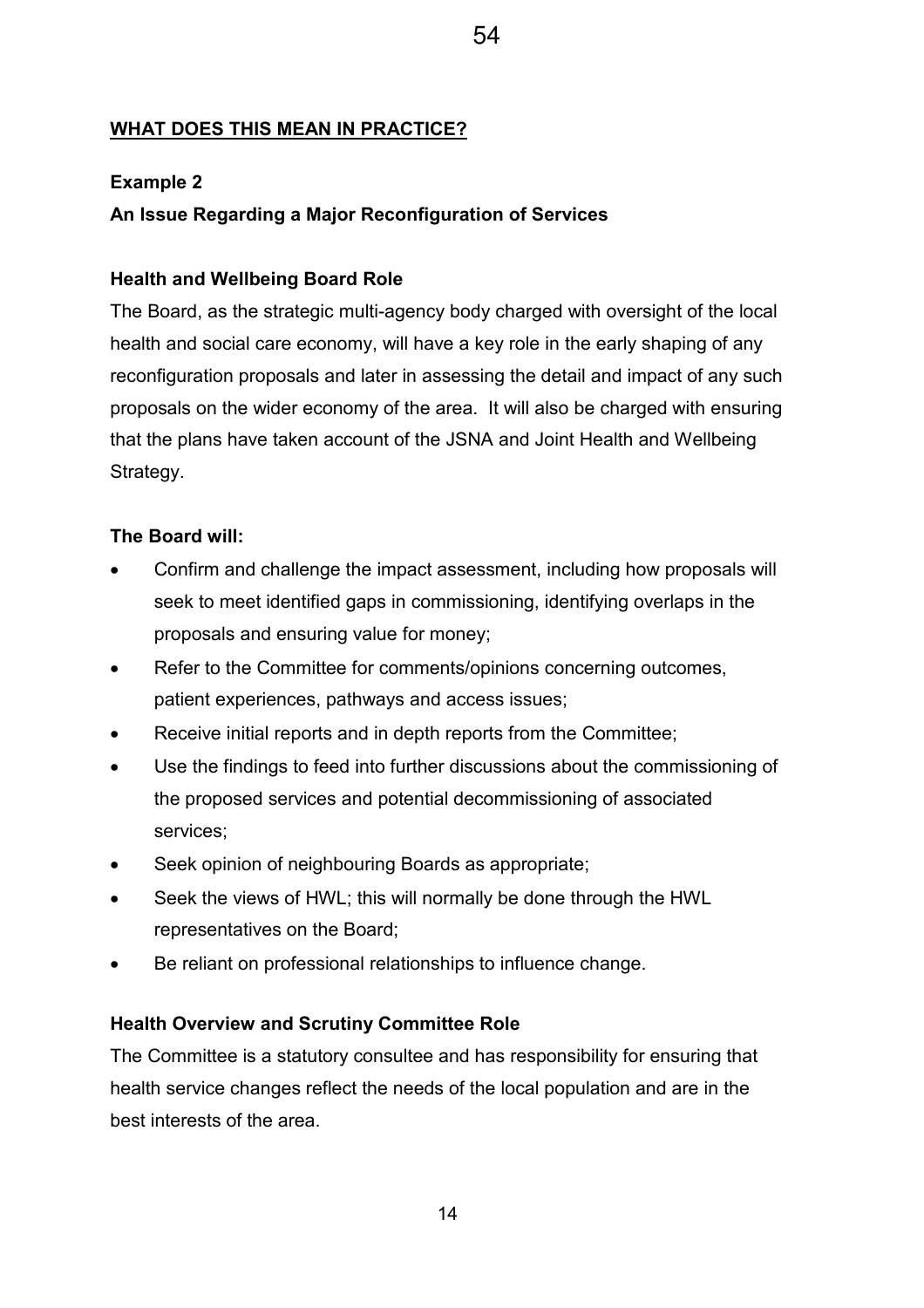## The Committee will:

- Scrutinise the commissioners' perspective of the proposals;
- Scrutinise the providers' perspective of the proposals;
- Take information from other interested and affected bodies e.g. user/carer groups. VSOs, staff representatives;
- To consider the information provided by HWL;
- Come to a view about the matter and advise the Board accordingly; or
- Form a view as to whether an in-depth Review of the Patient Pathway and experience is needed in order to understand the outcomes for patients/users;
- Seek opinion of neighbouring Committees as appropriate;
- Report the review findings to the Board;
- Respond to the public consultation.

Ultimately, the County Council has the statutory power to refer the matter to the Secretary of State for Health. It will use that power on the recommendation of the Health Overview and Scrutiny Committee.

## Healthwatch Leicestershire Role

HWL, by virtue of its membership of the Board and as an observer of the CCG Boards, will be a party to initial discussions and decisions which may lead to major reconfiguration of commissioned services. Whilst recognising this, HWL, nevertheless will have an independent role in the subsequent review and scrutiny or consultation of the proposals and be able to:

## Healthwatch Leicestershire will:

- Consider the commissioning plans and offer a strategic view from the public perspective to the Board, including any cross-border issues and work with other relevant Local Healthwatch organisations;
- Undertake a detailed exercise to gather patients' and public views both in the pre consultation phase and during the consultation period using and co-